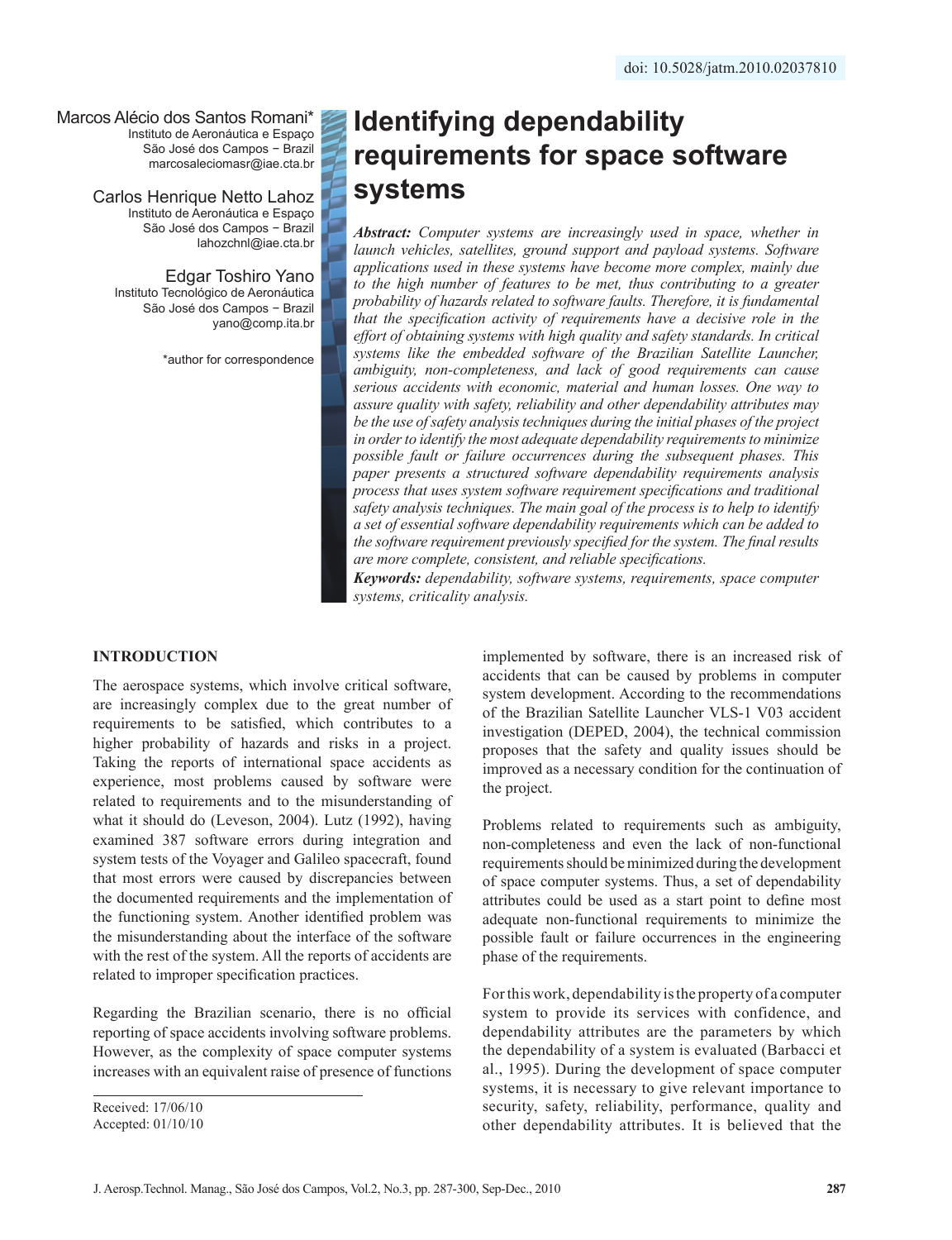use of these attributes helps the identification of nonfunctional requirements to be incorporated into the system, improving its quality assurance and helping to minimize the risk levels both in hardware and software parts.

This paper presents the dependability requirements analysis process for space software systems (called in this work as DEPROCESS) (Romani, 2007), which is based on a dependability attribute set and software safety analysis techniques, selected according to space standards such as the European Space Agency (ESA), the National Aeronautics and Space Administration (NASA), the UK Ministry of Defence (MOD), the Brazilian Space Agency (AEB), and other approaches of well known researchers in this area.

First, the DEPROCESS is presented, emphasizing the project phase where it is applied and its steps with the activities to be executed. Also in this section, safety analysis techniques and dependability attributes used in the process are mentioned. Then, a case study applied in embedded software used in a hypothetical space vehicle is presented. The idea is to show the application of the process in a functional requirement related to the vehicle inertial system, which has an important role in its mission. Finally, there are some considerations about the application of the process the software requirement that was analyzed, and conclusions with recommendations for improving the process are reported.

# **THE DEPROCESS APPROACH**

The DEPROCESS purpose is to identify dependability requirements at the beginning of software projects using safety analysis techniques (PHA, SFTA and SFMECA) and a dependability attributes classification (such as availability, reliability, safety, and others) specifically applied to the space area.

According to the lifecycle project phases proposed by ESA (2009a), the DEPROCESS is applied after the "system engineering related to software" and before the "software requirements" and "architecture engineering" processes. As the input, it uses the system requirements specified for software, and the output is a set of software dependability requirements which must be discussed during the Preliminary Design Review (PDR), for the analysis of their viability and effective incorporation to the software in the software requirement specification document.

The DEPROCESS is composed by four steps, whose activities are applied to each requirement as described in Fig. 1.



Figure 1: Dependability requirements analysis process for space software systems (DEPROCESS).

A project criticality rate must be specified for the whole project as a way to define the extension of the application of the process. This extension can vary according to the strategic conditions of the project, like the available resources, the execution schedule, and other information that should be evaluated. This case study was based on NASA criticality scale (NASA, 2005a) (Table 1).

Table 1: Criticality scale and its effects

| Criticality | <b>Effect</b>                              |
|-------------|--------------------------------------------|
|             | Minor or negligible                        |
| っ           | Significant degradation                    |
| 3           | Subsystem loss                             |
|             | Significant loss or degradation of mission |
| 5           | Major loss or degradation of mission       |
|             | Complete loss of mission                   |

The sequence of the DEPROCESS four-step execution for each studied requirement is as follows:

- 1. assign a criticality rate for each requirement: in this step, a criticality rate is attributed for each software system requirement, based on the results of the interviews with the project specialists, in order to compare the requirement criticality rate to the project criticality rate.
- 2. select if the requirement will be analyzed: in this step, it is decided if the requirement will be submitted to the application of the safety analysis techniques. It is carried out by comparing the requirement criticality rate with the project criticality rate before the start of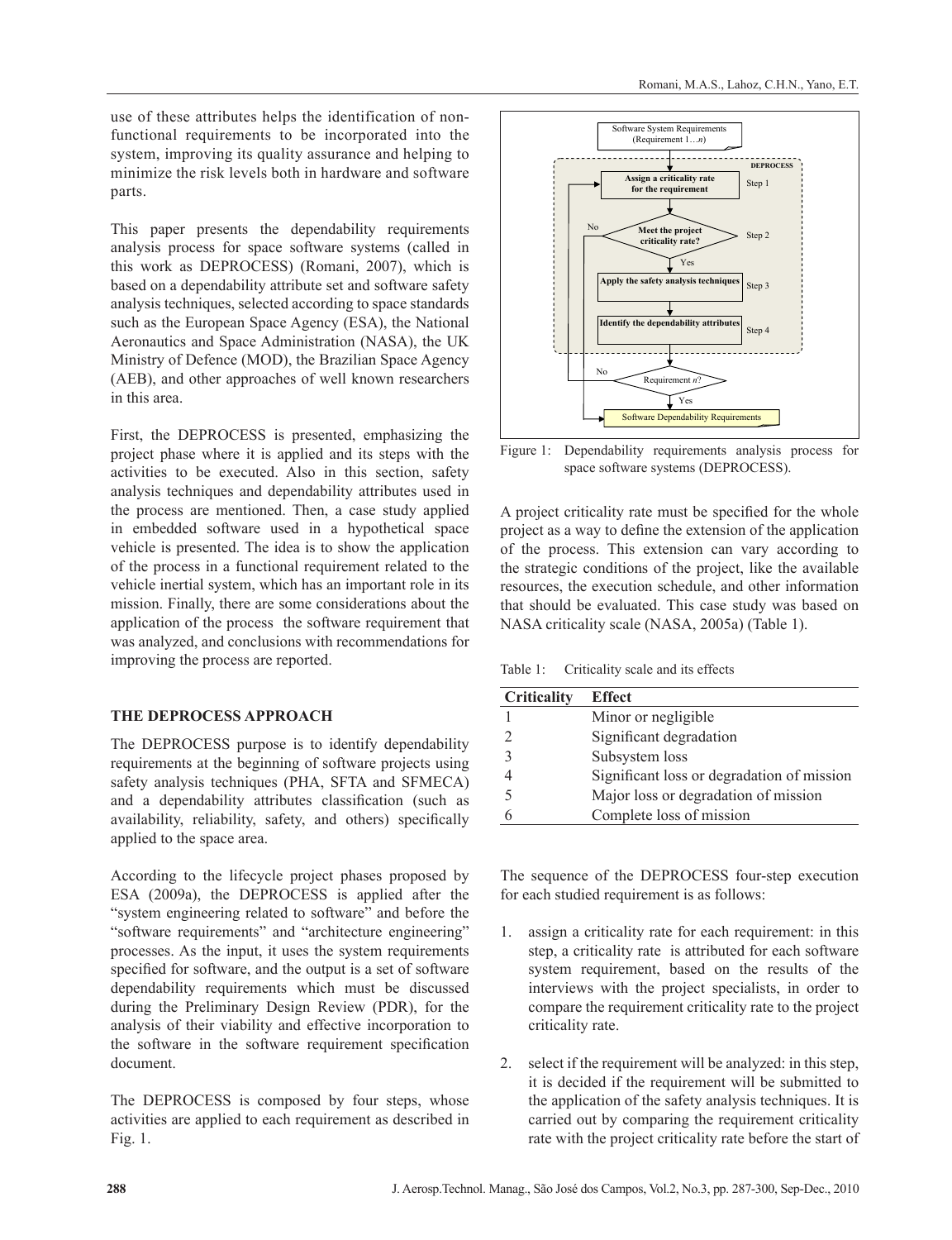the application of the process. In case the requirement is not selected (requirement criticality rate < project criticality rate), it does not need a dependability analysis.

- 3. apply the safety analysis techniques: in this step, the requirement is submitted to the safety analysis techniques PHA, SFTA and SFMECA, considering the software interface requirements, functional requirements, performance requirements, safety requirements, and so on. As a support to this activity, keywords (NASA, 2005b) can be useful to find potential fault events and failure modes due to not meeting the requirement.
- 4. identify the dependability attributes: in this step, the dependability attributes are identified. They are obtained through the comparison of the results of SFTA and SFMECA techniques as to the potential system fault events/failure modes. These dependability attributes will be recommended as dependability requirements to minimize the occurrence of fault/ failure related to each analyzed requirement. The dependability requirements shall be evaluated during the PDR and those considered more relevant must be incorporated into software requirement specification document.

# **DEPENDABILITY EVALUATING TECHNIQUES FOR THE DEPROCESS**

In the third step of DEPROCESS, the safety analysis techniques are applied to identify the potential fault events and failure modes, which will be used to help the identification of the attributes and the dependability requirements.

These techniques were selected according to two criteria:

1. comparative survey of the safety analysis techniques according to international and Brazilian standard institutions (NASA, 2005a; NBR 14857-2), shown in Table 2, and consideration of well proved techniques used in accident investigations and also their predictive analysis (DEPED, 2004; Leveson, 1995; Camargo Junior, Almeida Junior, Melnikof, 1997).

2. selection of the specific techniques for software, like SFTA and SFMECA, considering also the studies previously carried out in the software for the Brazilian space vehicles (IAE, 1994; Reis Filho, 1995). Then, the following safety analysis techniques have been chosen: Preliminary Hazard Analysis (PHA), Software Fault Tree Analysis (SFTA) and Software Failure Modes, Effects and Criticality Analysis (SFMECA).

According to NASA (2005a), PHA identifies and classifies regarding to severity that potential hazards associate to the mission due to not meeting the analyzed requirement. SFTA is a "top-down" analysis, working from hazard (top event) to possible causes (basic events), using AND and OR logic gates to connect the events; while SFMECA is a "bottomup" analysis searching the failure modes of each function, their effects while they propagate through the system, and the hazard criticality rate at the upper level.

When used together, SFTA and SFMECA allow finding possible failure modes and areas of interest, which cannot be found by applying only one technique. This bi-directional analysis can provide limited assurances. Nevertheless, they are essential to assure that the software has been systematically examined, and that it satisfies the safety requirement for software. However, during the beginning stages of software development, like the requirement phase, only a preliminary safety analysis can be executed.

# **DEPENDABILITY ATTRIBUTES IDENTIFICATION FOR THE DEPROCESS**

In this work, in order to achieve an appropriate set of dependability attributes for space computer systems as a whole, all attributes related to the components that interact with the hardware, the software, or that have some kind of dependency relation were considered. As proposed by Firesmith (2006) it was defined an attribute hierarchy composed by quality factors with common concepts and related processes. These dependability attributes were classified in three groups: defensibility, soundness and quality.

These attributes are also results of researches (Romani, 2007; Lahoz, 2009), and based on Brazilian and

Table 2: Safety analysis techniques used by aerospace and defense institutions

| Techniques/<br><b>Institutions</b> | <b>FMEA</b><br><b>FMECA</b> | <b>FTA</b> | <b>SFMECA</b>            | <b>SFTA</b> | <b>HSIA</b> | <b>PHA</b>               | <b>SCCFA</b> |
|------------------------------------|-----------------------------|------------|--------------------------|-------------|-------------|--------------------------|--------------|
| <b>ESA</b>                         |                             |            |                          |             |             |                          |              |
| <b>NASA</b>                        |                             |            |                          |             |             |                          |              |
| <b>MOD</b>                         |                             | -          | $\overline{\phantom{a}}$ |             | -           | $\overline{\phantom{a}}$ |              |
| AEB                                |                             |            | $\overline{\phantom{a}}$ |             | $\sim$      |                          |              |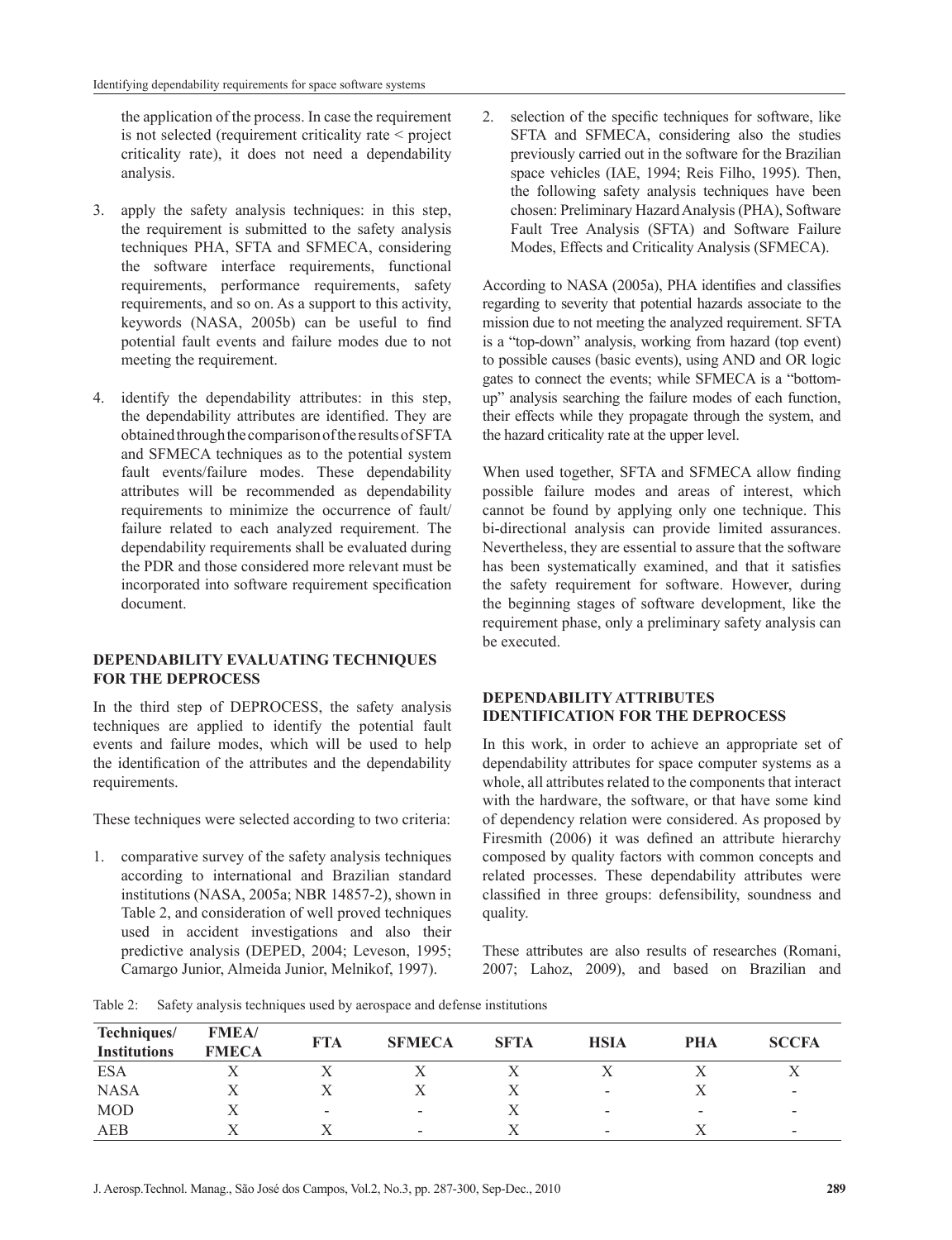international standard institutions (NBR 14959; MOD, 2003; ESA, 2004; NASA, 2005a), as well as studies related to the dependability of some authors in the area (Kitchenham and Pfleeger, 1996; Camargo Junior, Almeida Junior and Melnikof, 1997; Firesmith, 2003 and 2006; Rus, Komi-Sirvio and Costa, 2003; Sommerville, 2004). The definitions of dependability attributes selected in this work are presented in section Glossary, at the end of this paper.

Figure 2 shows the hierarchy created for the dependability attributes selected for space computer systems.



Figure 2: Attributes and Dependability hierarchy, based on Firesmith (2006).

In the "defensibility" branch, attributes are related to the way the system or its component can defend itself from accidents and attacks. In this group, failure tolerance, safety, security, simplicity, survivability and robustness attributes were included.

In the "soundness" branch, attributes are related to the way the system or its component is suitable for use. In this group, availability, completeness, consistency, correctness, recoverability, reliability, self-description, stability and traceability attributes were included.

In the "quality" branch, other attributes considered as quality factors relevant to the system or its component were classified. In this group, accuracy, efficiency, maintainability, modularity, portability and testability attributes were included.

Following, based on its definitions, the relevance of each dependability attribute selected for space computer systems is discussed.

## **Accuracy**

An inaccurate value resulting from the calculation of the logic of a spacecraft control may lead to insertion of

errors, accumulated during its flight, leading it to follow an unexpected trajectory, and the insertion of the satellite out of the desired orbit. An inaccurate value was one of the causes of the accident with Ariane 5 launcher in 1996 (Leveson, 2009). The precision of the navigation software in the flight control computer (on-board computer) depends on the precision of the inertial reference system measurements, but in the Ariane system test facility this precision could not be achieved by the electronics creating the test signals. The precision of the simulation may be further reduced because the base period of the inertial reference system is 1 *versus* 6 miliseconds in the simulation at the system test facility.

# **Availability**

Availability may be calculated as a function of mean time to failure (MTTF) and mean time to repair (MTTR). One example cited by Fortescue, Stark and Swinerd (2003) is that for a "service" type spacecraft, such as the telephony/television communications satellite, down time or "unavailability" constitutes loss of revenue, and hence the cost benefits of design improvements to increase reliability can be optimized against their impact on revenue return. As another example, the lack of navigation data during a certain period of time of the vehicle control cycle can destabilize it, in such a way to cause the loss of the mission. Therefore, subsystems or components of the vehicle as the on-board computer, the inertial system and the data bus should be available to perform their functions in the moment they are requested.

# **Completeness**

The report of the fault that caused the destruction of the Mars Polar Lander during entry and landing stage in 2000 says that the document of requirements at the system level did not specify the modes of failure related to possible transient effects to prematurely identify the touch of the ship on the ground. It is speculated that the designers of the software, or one of the auditors could have discovered the missing requirement if they were aware of its rationale (Leveson, 2004). This demonstrates that the non-consideration of the completeness attribute in the requirements may lead to occurrence of a system failure.

## **Consistency**

During investigation of the American launcher Titan IV Centaur space accident, occurred in 1999, one of the causes found arose from the installation procedure of the inertial navigation system software, where the rolling rate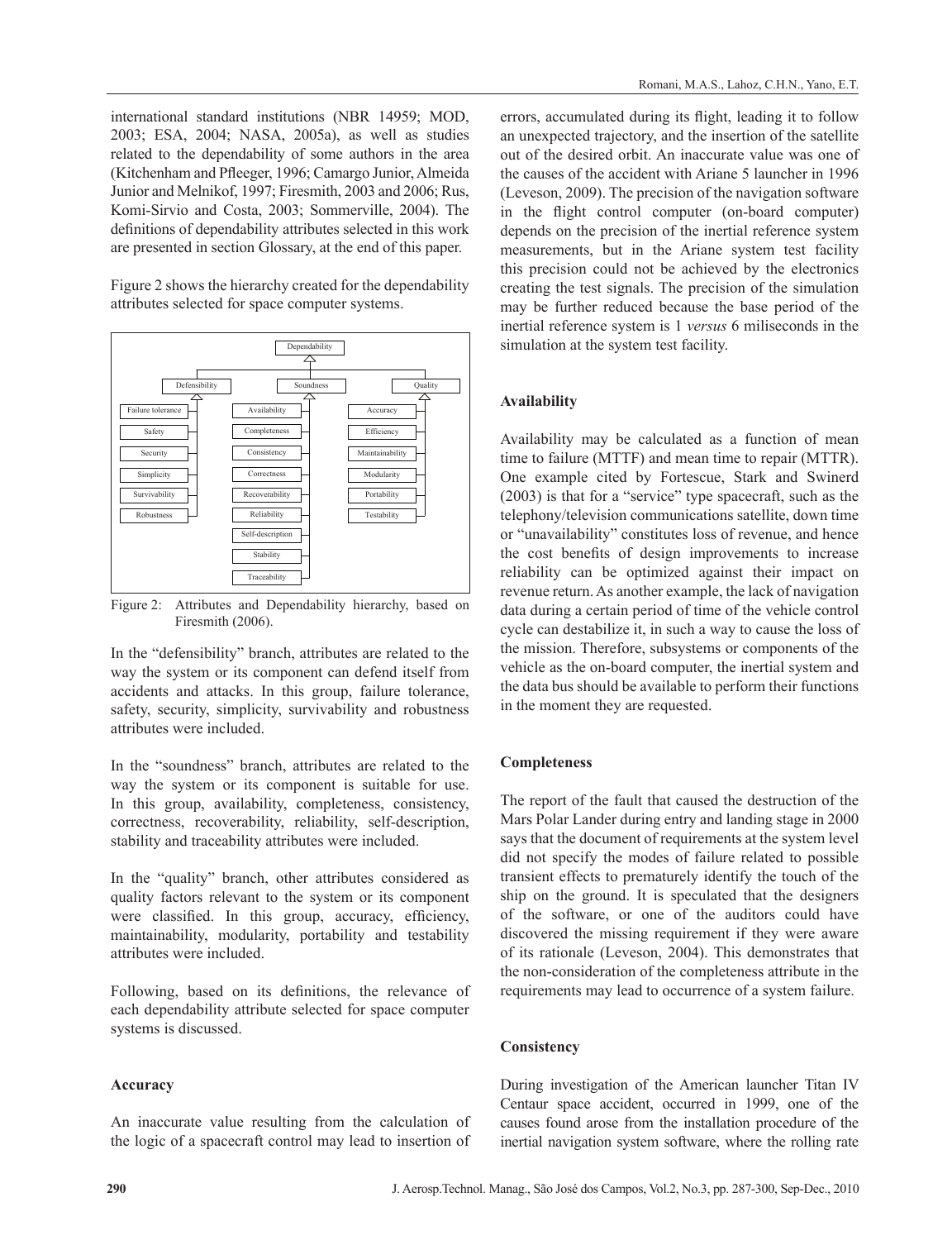-0.1992476 was placed instead of -1.992476. The fault could have been identified during the pre-launch, but the consequences were not properly understood and the necessary corrections were not made because there was not a verification activity of critical data entry (Leveson, 2009).

## **Correctness**

Leveson (2009) stated that in the Titan/Centaur accident, there was apparently no checking of the correctness of the software after the standard testing performed during development. For example, on the day of the launch, the attitude rates for the vehicle on the launch pad were not properly sensing the Earth's rotation rate (the software was consistently reporting a zero roll rate) but no one had the responsibility to specifically monitor that rate data or to perform a check to see if the software attitude filters were operating correctly. In fact, there were no formal processes to check the validity of the filter constants or to monitor attitude rates once the flight tape was actually loaded into the Inertial Navigation Unit at the launch site. Potential hardware failures are usually checked up to launch time, but it may have been assumed that testing removed all software errors and no further checks were needed.

## **Efficiency**

Control actions will, in general, lag in their effects on the process because of delays in signal propagation around the control loop: an actuator may not immediately respond to an external command signal (called dead time); the process may have delays in responding to manipulated variables (time constants) and the sensors may obtain values only at certain sampling intervals (feedback delays). Time lags restrict the speed and extent, with which the effects of disturbances, both within the process itself and externally derived, can be reduced. They also impose extra requirements on the controller, for example, the need to infer delays that are not directly observable (Leveson, 2009). Considering a real-time software system, efficiency is a relevant attribute in the care of their temporal constraints, and is related to performance, as the checks from time response, CPU and memory usage. For example, a function that performs the acquisition and processing of inertial data to the space vehicle control system must strictly comply with their execution time, to ensure proper steering of the spacecraft during its flight.

# **Failure tolerance**

There are many ways in which data processing may fail – through software and hardware, and whenever possible, spacecraft systems must be capable of tolerating failures (Pisacane, 2005). Failure tolerance is achieved primarily via hardware, but inappropriate software can compromise the system failure tolerance. During the realtime software project, it is necessary to define a strategy to meet the system required level of failure tolerance. If it is well designed, the software can detect and correct errors in an intelligent way. NASA has established levels of failure tolerance based on two levels of acceptable risk severity: catastrophic hazards must be able to tolerate two control failures and critical hazards must be able to tolerate a single control failure (NASA, 2000). Examples of software failure are the input and output errors of sensors and actuators. This failure could be tolerated by checking the data range and forcing the software to assume an acceptable value. An example of hardware failure in electronic components is the single-event upset (SEU), an annoying kind of radiation-induced failure. SEUs and their effects can be detected or corrected using some mitigation methods like error detection and correction (EDAC) codes, watchdog timers, fault rollback and watchdog processors.

## **Maintainability**

It must be easy for space computer systems to maintain their subsystems, modules or components during any phase of the mission, whether on the ground or in space. The purpose of maintenance can be repair a discovered error, or allow a system upgrade to include new features of improvements. As an example, one can cite the maintenance remotely performed by NASA on Mars Exploration Rovers Spirit and Opportunity, launched toward Mars in 2003. According to Jet Propulsion Laboratory site information (JPL, 2007), the communications with the Earth is maintained through the Deep Space Network (DSN), an international network of antennas that provide communication links between the scientists and engineers on Earth and the Mars Exploration Rovers in space and on Mars. Through the DNS, it was possible to detect a problem in the first weeks of the mission that affected the Spirit rover software, causing it to remain in silence for some time, until the engineers could fix the error. The failure was related to flash memory and it was necessary a software update to fix it. It was also noted that if the Opportunity rover had landed first, it would have the same problem.

## **Modularity**

The partitioning of critical systems in modules provides advantages, such as easy maintainability and traceability of the design to code, and allows the distributed software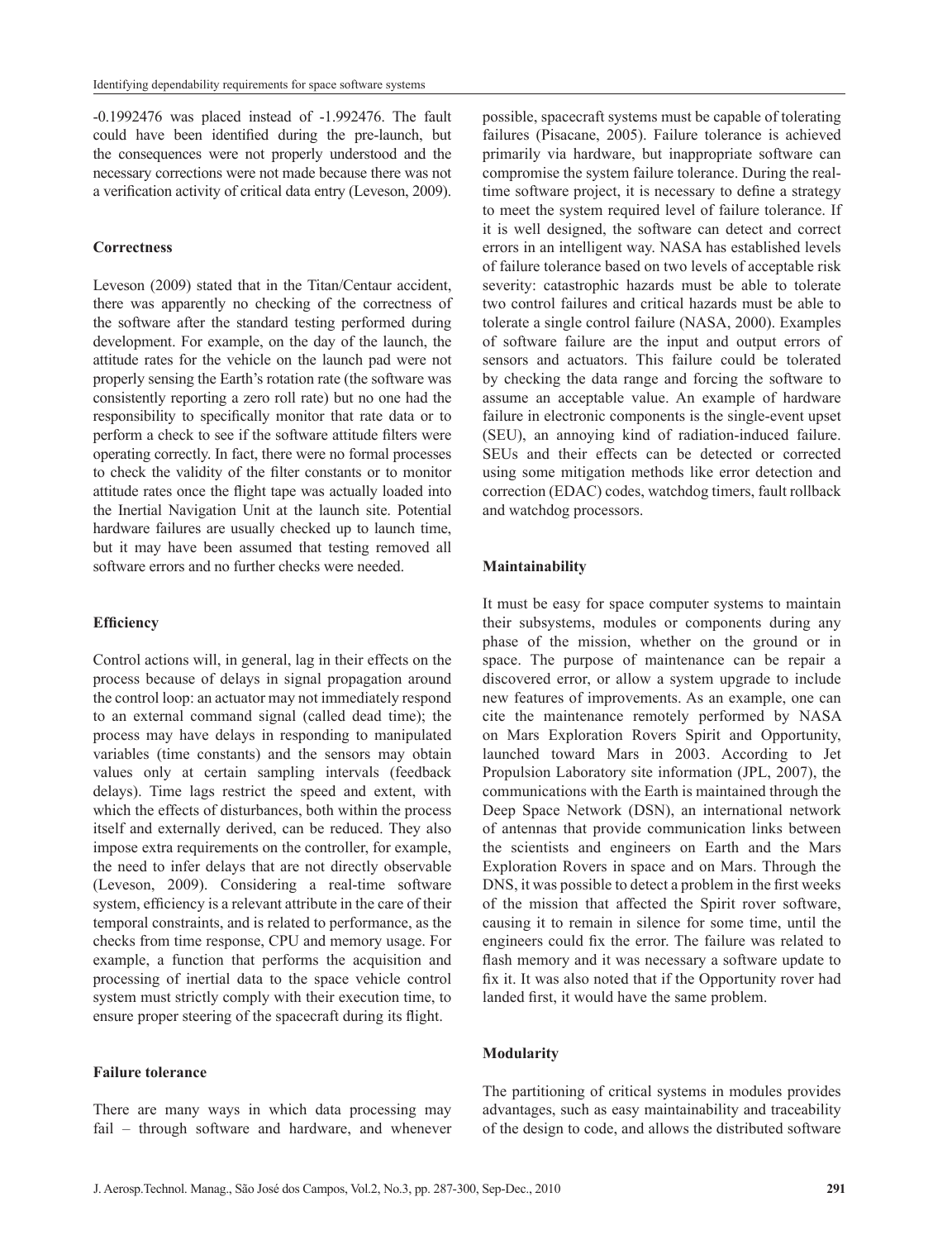development. Modularity contributes to the verification and validation process and errors detection during the unit, component and integration tests as well as maintenance activities. The modularity facilitates the failure isolation, preventing their spread to other modules. The independent development assists implementation and integration. As an example, a space software configuration item (ICSW) can be divided into software components (CSW), which can be divided into units or modules (USW), which correspond to the tasks to be performed during pre-flight and flight phases, in the interaction with the communication interfaces, sensors and actuators, and the transmission of data to the telemetry system.

# **Portability**

The space software projects can be long-term and, during its development, there may be situations that require technological changes to improve the application, and to overcome problems such as the exchange of equipment due to the high dependence on product suppliers. For example, it is desirable that the code can be compiled into an ANSI standard in the space software systems. This will enable the code to be run on different hardware platforms and in any compatible computer system, making only specific adaptations to be transferred from one environment to another.

# **Reliability**

The reliability of Space computer systems reliability depends on other factors like correct selection of components, correct derating, correct definition of the environmental stresses, restriction of vibration and thermal transfer effects from other subsystems, representative testing, proper manufacturing and so on (Fortescue, Stark and Swinerd, 2003). Reliability is calculated using failure rates, and hence the accuracy of the calculations depends on the accuracy and realism of our knowledge of failure mechanisms and modes. For most established electronic parts, failure rates are well known, but the same cannot be said for mechanical, electromechanical, and electrochemical parts or man. The author states that, in modern applications in which computers and their embedded software are often integrated into the system, the reliability of the software must also be considered. One way to define acceptable reliability levels for space systems is by regulatory authorities and, in the case of components, by the manufacture industries. An example of a space system reliability case history was cited by Pisacane (2005). The Asteroid Rendezvous (NEAR) spacecraft had a twenty-seven month development time, a four-year Cruise to the asteroid, and spent one year

in orbit about the asteroid EROS. The spacecraft was successfully landed on EROS in February 2001 after one year in orbit. Reliability was maximized by limiting the number of movable and deployable mechanical and electromechanical systems.

# **Recoverability**

In the autonomous embedded systems, i.e., that do not require human operators and interact with sensors and actuators, failures with severe consequences are clearly more damaging than those in which repair and recovery are simple (Sommerville, 2004). Therefore, the embedded computer systems must be able to recover themselves during the space mission situations where it is not possible to perform the maintenance. As an example, in the execution of a embedded software during the unmanned rocket flight, it is recommended that the function responsible for acquiring the data have a mechanism for recovery. In case of a failure, that does not allow the Inertial System data reading; it is necessary a recovery mechanism to provide this information to the control system so that the vehicle is not driven to a wrong trajectory.

# **Robustness**

In addition to physically withstand the environment to which they will be submitted, computer systems must also be able to deal with circumstances outside the nominal values, without causing the loss of critical data that undermine the success or safety of the mission. In case of hardware failure or software errors at run time, the system critical functions should continue to be executed. As an example of software robustness assessment, NASA (2000) mention fault injection, which is a dynamic-type testing because it must be used in the context of running software following a particular input sequence and internal state profile. In fault forecasting, software fault injection is used to assess the fault tolerance robustness of a piece of software (e.g., an off-the-shelf operating system).

# **Safety**

According to Fortescue, Stark and Swinerd, (2003), the overall objective of the safety program is to ensure that accidents be prevented and all hazards or threats to people, the system and the mission be identified and controlled. Safety attribute is applied to all program phases and embrace ground and flight hardware, software and documentation. They also endeavor to protect people from man-induced hazards. In the case of manned spacecraft, safety is a severe design requirement, and compliance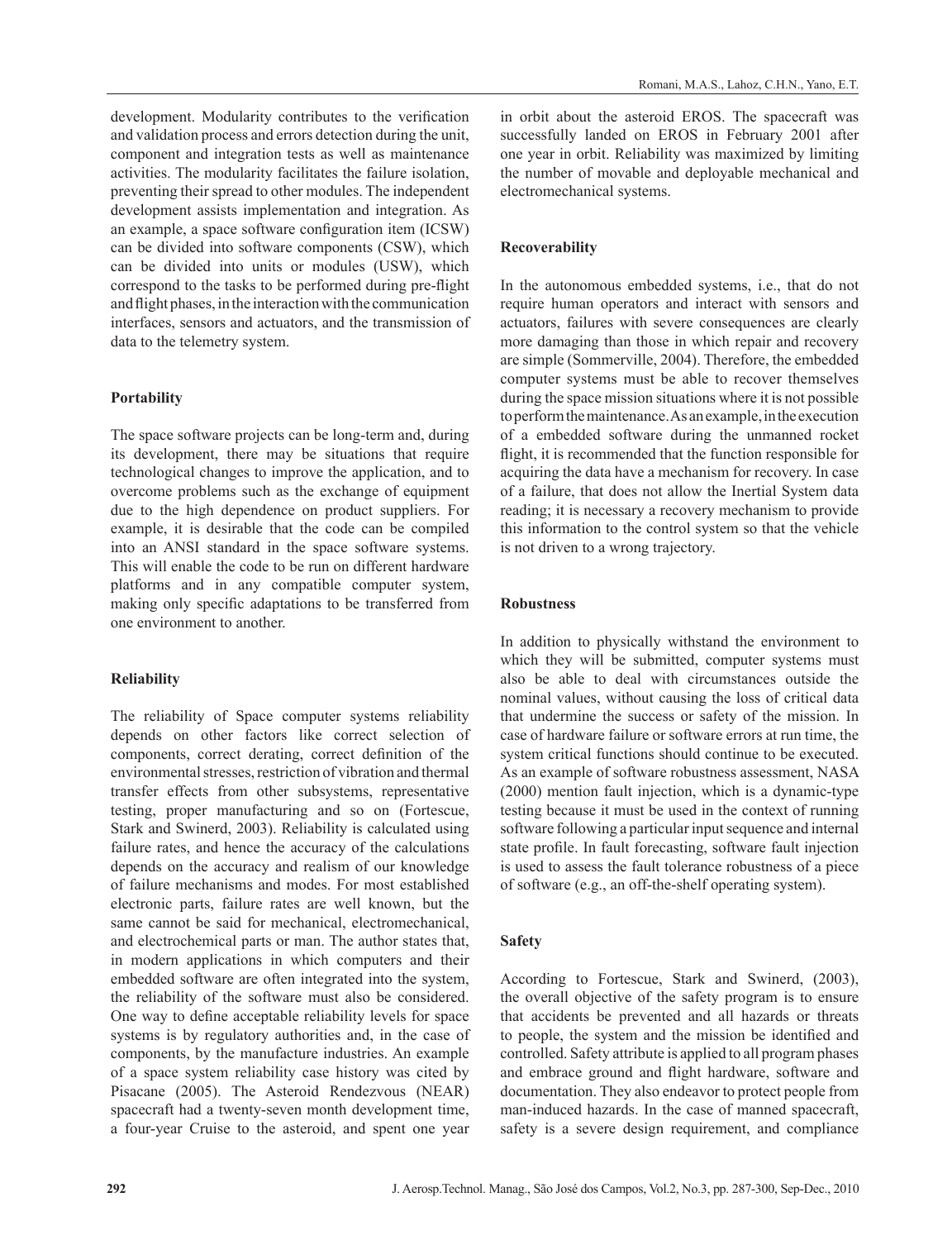must be demonstrated prior to launch. Hazards can be classified as "catastrophic", "critical" or "marginal" depending on their consequences (loss of life, spacecraft loss, injury, damage etc.). Also, the most intensive and complete analysis can be carried out by constructing a safety fault tree. The software safety requirements should be derived from the system safety requirements and should not be analyzed separately (ESA, 2009a). In the software space systems, an indicator of criticality for each module defining the level of associated risk, called safety integrity level, should be specified. The most critical modules involve greater strictness in their development process (NASA, 2004a).

## **Security**

Space systems have as a feature to protect information, due to the strategic interest of obtaining the technology of satellite launch vehicles, currently still dominated by few countries in the world. There should be a strict control in the access to information in these systems, because if a change occurs accidentally or maliciously, this can compromise the success of a mission. Barbacci et al. (1995) emphasizes that in government and military applications the disclosure of information was the primary risk that was to be averted at all costs. As an example of the influence of this attribute, a remote destruction command of a spacecraft launch system must be able to block another command maliciously sent from an unknown source, which seeks to prevent the vehicle from being destroyed, when it violates the flight safety plan.

## **Self-description**

Re-use of technology is common in the course of space programs, that is, many systems or subsystems are reused in subsequent missions, and so require maintenance or adjustments. To minimize the possibility of introducing errors in the project, it is desirable that the computer system to be reused have a description that allows an easy understanding. For example, it is recommended that the code of a software application have comments that explain the operation of its functions, thus facilitating developers to carry out future required changes.

#### **Simplicity**

Simplicity is an essential aspect for the software used in critical systems, since the more complex the software, the greater the difficulty in assessing its safety (Camargo Junior, Almeida Junior and Melnikof, 1997). This is a desirable feature in a space software application because

functions with simple code have expected operation and are therefore safer than others with difficulties in their understanding, which can produce indeterminate results. Software simplicity is also related to the ease of maintaining its code. For example, IV & V lessons learned from Mars Exploration Rover project (NASA, 2004b) provided evidence of the importance of this attribute. According to NASA report, portions of the file system using the system memory were very complex and modules have poor testability and maintainability. This factor contributed to a system level fault that put the Rover in a degraded communication state and allowed some unexpected commands. The file system was not the cause of the problem, but brought the lack of memory to light and created the task deadlock.

## **Stability**

Space computer systems require high reliability, and their subsystems and components must continue to perform their functions within the specified operational level without causing the interruption of service provision during the mission, even if the system is operated for an extended period of time. Examples are the satellites that depend upon the performance of solar cell arrays for the production of primary power to support on-board housekeeping systems and payloads throughout their 7 to 15 years operational lifetime in orbit. The positioning systems of solar panels must have stable operation during the long-term missions, so that the satellite keeps the solar cell arrays towards the sun when going through its trajectory.

#### **Survivability**

The space systems are designed to operate in an environment with different features from those on Earth, such as extreme gravity, temperature, pressure, vibration, radiation, EMI variations etc. Fortescue, Stark and Swinerd (2003) noted that the different phases in the life of a space system, namely, manufacture, pre-launch, launch and finally space operation, have their own distinctive features. Although the space systems spend the majority of their lives in space, it is evident that it must survive on other environments for complete success. Critical systems should continue to provide their essential services even if they suffer accidental or malicious damage. This includes the system being able to resist to risks and threats, eliminating them or minimizing their negative effects, besides recognize accidents or attacks to allow a system reaction in case of their occurrence and recovery after the loss or degradation due to an accident or attack (Firesmith, 2003).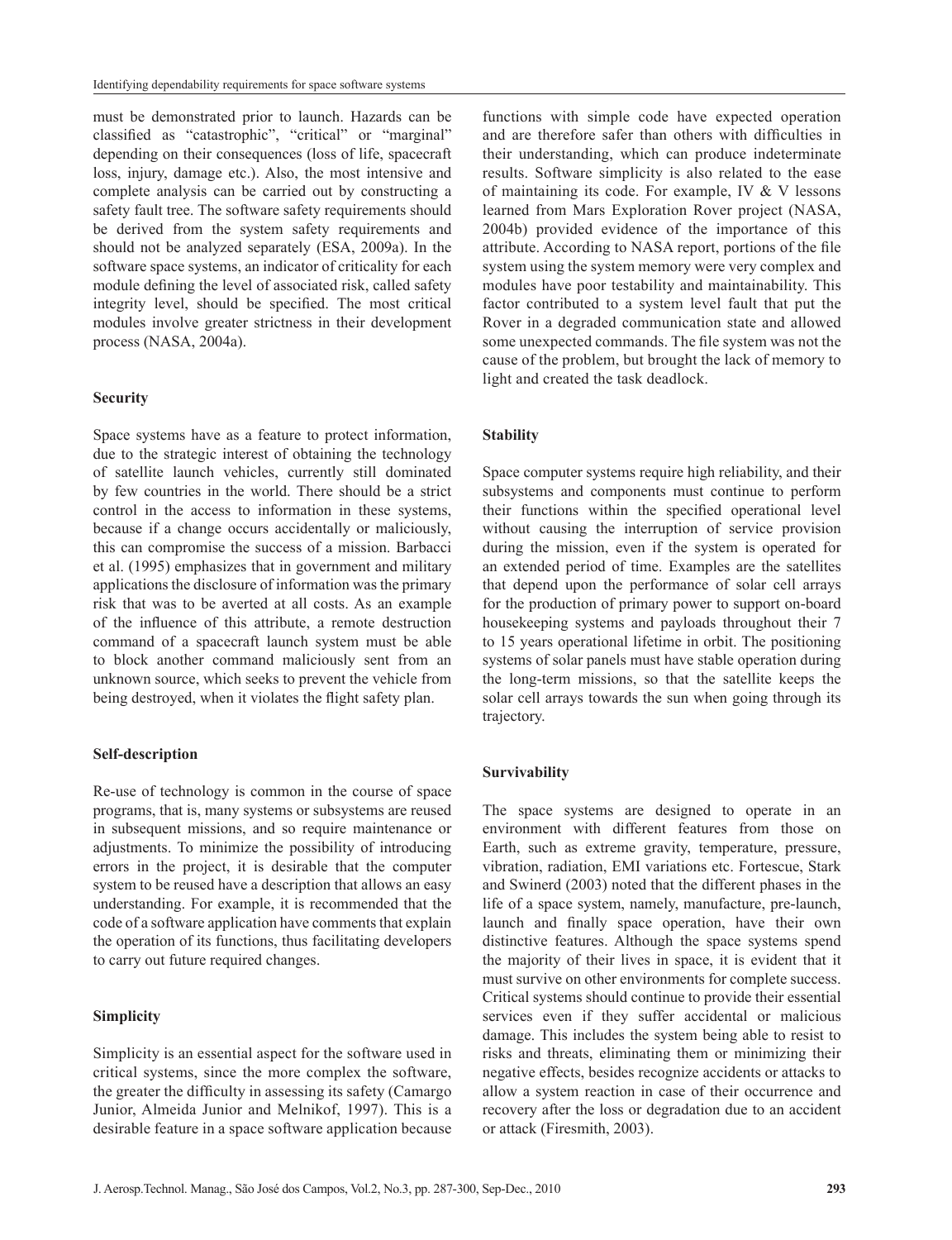A comprehensive spacecraft test program requires the use of several different types of facilities. These are required to fulfill the system testing requirements and may include some facilities like clean room, vibration, acoustic, EMC, magnetic and RF compatibility (Pisacane, 2005). In the case of a critical software system, this feature is crucial, especially during the unit test, integration, system and acceptance and validation phases (Camargo Junior, Almeida Junior and Melnikof, 1997). The real-time software application should be tested as much as its functionality and its performance, ensuring the fulfillment of its functions during the mission within the specified time.

# **Traceability**

This attribute is particularly important for computer system requirements. In a software application, the code should be linked to the requirement that originated it, thus enabling the verification through the test cases if its specified functionalities were correctly implemented. This also represents the possibility of mapping the safety requirements in all system development phases.

Based on the definitions of these factors, a table was elaborated. It generically describes the potential fault events or failure modes that can result from the application of the SFTA and SFMECA techniques and the corresponding dependability attributes recommended to minimize the occurrence of fault/failure. This table is used as a reference to execute the last DEPROCESS step, helping the analyst to identify the dependability attributes according to each fault/failure obtained. Part of this reference table is presented in Table 3.

# **CASE STUDY**

The chosen example for DEPROCESS application was the requirement of "process inertial information necessary to the control algorithms of the vehicle system". This requirement was extracted from the Software System Specification document (SSS) and it is related to the control system of a space vehicle. This system has an inertial system (IS) that communicates, through a data bus (DB), with the on board computer (OBC), to periodically provide the vehicle position and instantaneous acceleration data. In order to acquire the IS data and their validation to be used by control algorithms, a software function called ISDA (Inertial System Data Acquisition) should be used and executed in less than 10 miliseconds.

Table 3: Correspondence between the fault events/failure modes and the dependability attributes

| <b>SFTA and SFMECA results</b>                                                                                                                      | <b>Dependability attributes</b> |
|-----------------------------------------------------------------------------------------------------------------------------------------------------|---------------------------------|
| Function omits some aspect<br>in its implementation, which<br>leads to the occurrence of a<br>failure in its functioning.                           | Completeness                    |
| Function contains unverified<br>errors, which leads to the<br>occurrence of a failure in its<br>functioning or performance.                         | Consistency                     |
| Function does not maintain<br>a certain performance level<br>specified in case of software<br>failures or violation of the<br>specified interfaces. | Failure tolerance               |
| Function operates without<br>of its designated temporal<br>constraints.                                                                             | Performance                     |
| Function faults generating<br>incorrect/unexpected results<br>or effects.                                                                           | Precision                       |
| Function fails in the<br>reestablishment of its<br>performance level and in the<br>recovery of the data directly<br>affected.                       | Recoverability                  |
| Function whose source<br>code does not allow<br>easy understanding of its<br>functioning.                                                           | Self-description                |
| Function does not continue<br>to satisfy certain critical<br>requirements due to adverse<br>conditions.                                             | Survivability                   |
| Function was not correctly<br>validated.                                                                                                            | Testability                     |
| Function with its general<br>safety requirements not<br>mapped in the specification<br>or in its respective<br>implementation.                      | Traceability                    |

In this case study example, the DEPROCESS was applied in the ISDA function. The lack of this function does not make possible the inertial data acquisition from the IS, not allowing the OBC to process the vehicle position and angular velocity calculations.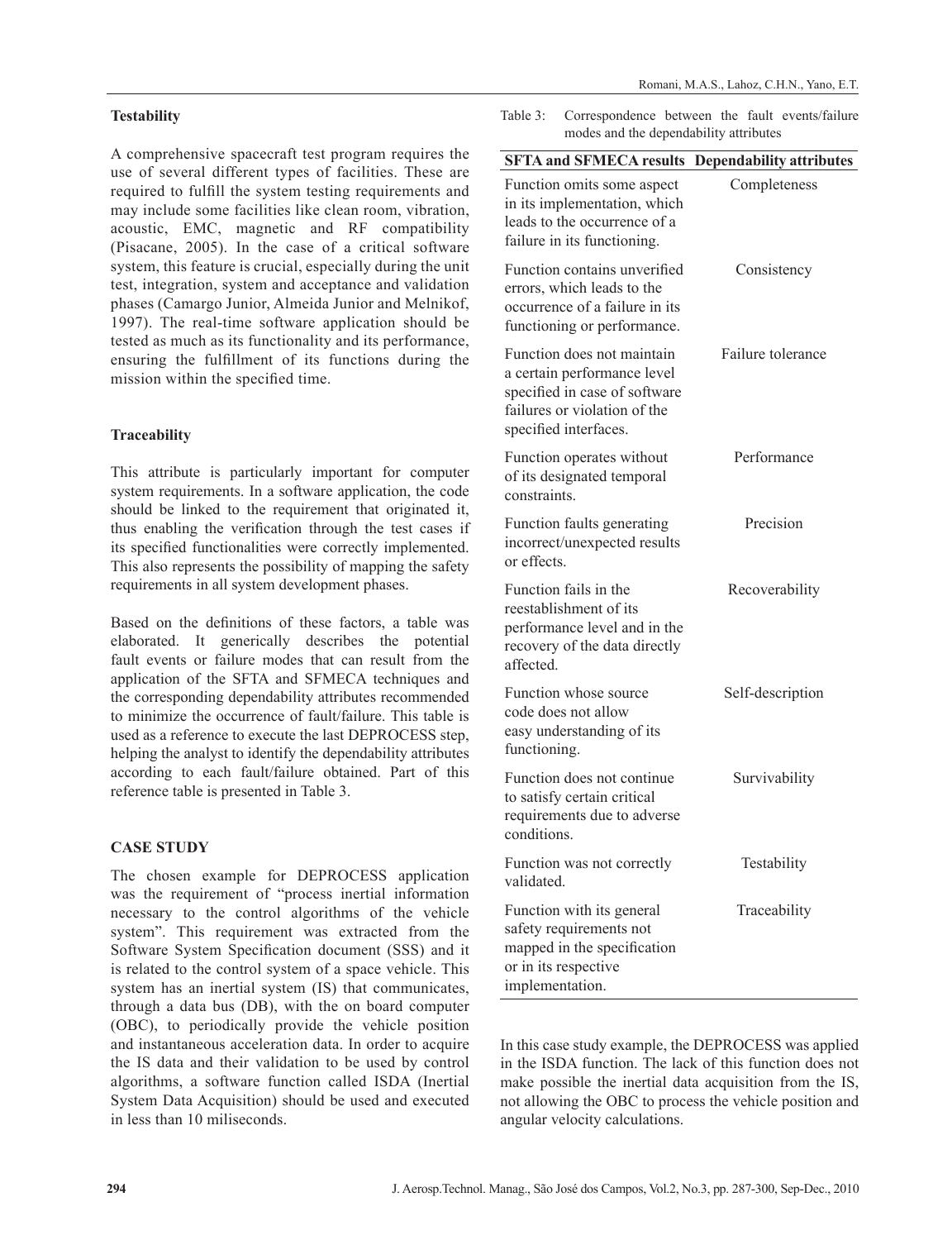Applying the DEPROCESS steps, the following results were obtained:

- 1. assign a criticality rate for the requirement: for this case study, it was defined a criticality rate 6 (complete loss of mission). The lack of information from the IS does not allow that the data related to position be correctly processed, which can leave the vehicle out of control and/or head it into an offnominal trajectory.
- 2. select if the requirement will be analyzed: as this requirement has a maximum criticality rate, the next step was automatically executed. This means that the project criticality rate did not need to be considered.
- 3. apply the safety analysis techniques:
	- 3.1. PHA the PHA identified the potential hazard to the vehicle system, due to not meeting this requirement: "vehicle out of control during the flight". Having the classification of NASA severity categories (ref. 8) as a reference, shown in Table 4, it was classified as category I (catastrophic).
	- 3.2. SFTA as shown below, the fault trees for the ISDA function are presented in Fig. 3, from the root (top event) and expanding until the leaf levels (pre-conditions to the top event occurrence).
	- 3.3. SFMECA as shown below, a SFMECA built for the ISDA function is presented in Table 5, according to a model proposed by ESA (2009b).

Table 4: Hazard severity definitions according to NASA

| <b>Hazard severity category</b> | <b>Definitions</b>                                                                                                                   |
|---------------------------------|--------------------------------------------------------------------------------------------------------------------------------------|
| I – Catastrophic                | Loss of human life or<br>permanent disability; loss<br>of entire system; loss of<br>ground facility; severe<br>environmental damage. |
| $II$ – Critical                 | Severe injury or temporary<br>disability; major system or<br>environmental damage.                                                   |
| III – Moderate                  | Minor injury; minor<br>system damage.                                                                                                |
| $IV - Negligible$               | No injury or minor injury;<br>some system stress, but no<br>system damage.                                                           |



Figure 3: FTA of the ISDA function.

| <b>Failure mode</b>                                                                                                                            | <b>Failure cause</b>                                              | <b>Failure effect</b>                                                                                 | <b>Criticality</b> | <b>Failure detection method/</b><br><b>Observable symptoms</b>                                                                                   | Compensation<br>provisions                                                                           |
|------------------------------------------------------------------------------------------------------------------------------------------------|-------------------------------------------------------------------|-------------------------------------------------------------------------------------------------------|--------------------|--------------------------------------------------------------------------------------------------------------------------------------------------|------------------------------------------------------------------------------------------------------|
| $ISDA-1:no$<br>inertial data is<br>acquired by the<br>OBC (omission)                                                                           | <b>ISDA</b> function<br>not responding                            | No inertial data is<br>acquired by the OBC<br>to process the vehicle<br>control algorithms            | Ι                  | Monitoring the function<br>status/Data not received by<br>the OBC                                                                                | Create logic<br>recovery<br>mechanisms for<br>the function                                           |
| ISDA-2: error in Failure during<br>the inertial data<br>(null, corrupted,<br>spurious, or<br>incorrect value)<br>acquired by the<br><b>OBC</b> | the execution<br>of the ISDA<br>function                          | Incorrect results<br>in the calculations<br>of the inertial<br>information<br>processed by the<br>OBC | I                  | Comparison of the previous<br>inertial data with the<br>current trajectory data at<br>each instant/Trajectory data<br>out of the specified limit | Create function<br>logic test<br>and create<br>fault tolerance<br>mechanisms for<br>incorrect values |
| ISDA-3: ISDA<br>function with<br>incorrect timing                                                                                              | <b>ISDA</b> function<br>responding after<br>the specified<br>time | Inertial data<br>acquired by the<br>OBC out of time                                                   | H                  | Verify the data input<br>time in the OBC/Control<br>actuators being activated<br>out of the specified time                                       | Create function<br>performance test                                                                  |

Table 5: SFMECA worksheet for the ISDA function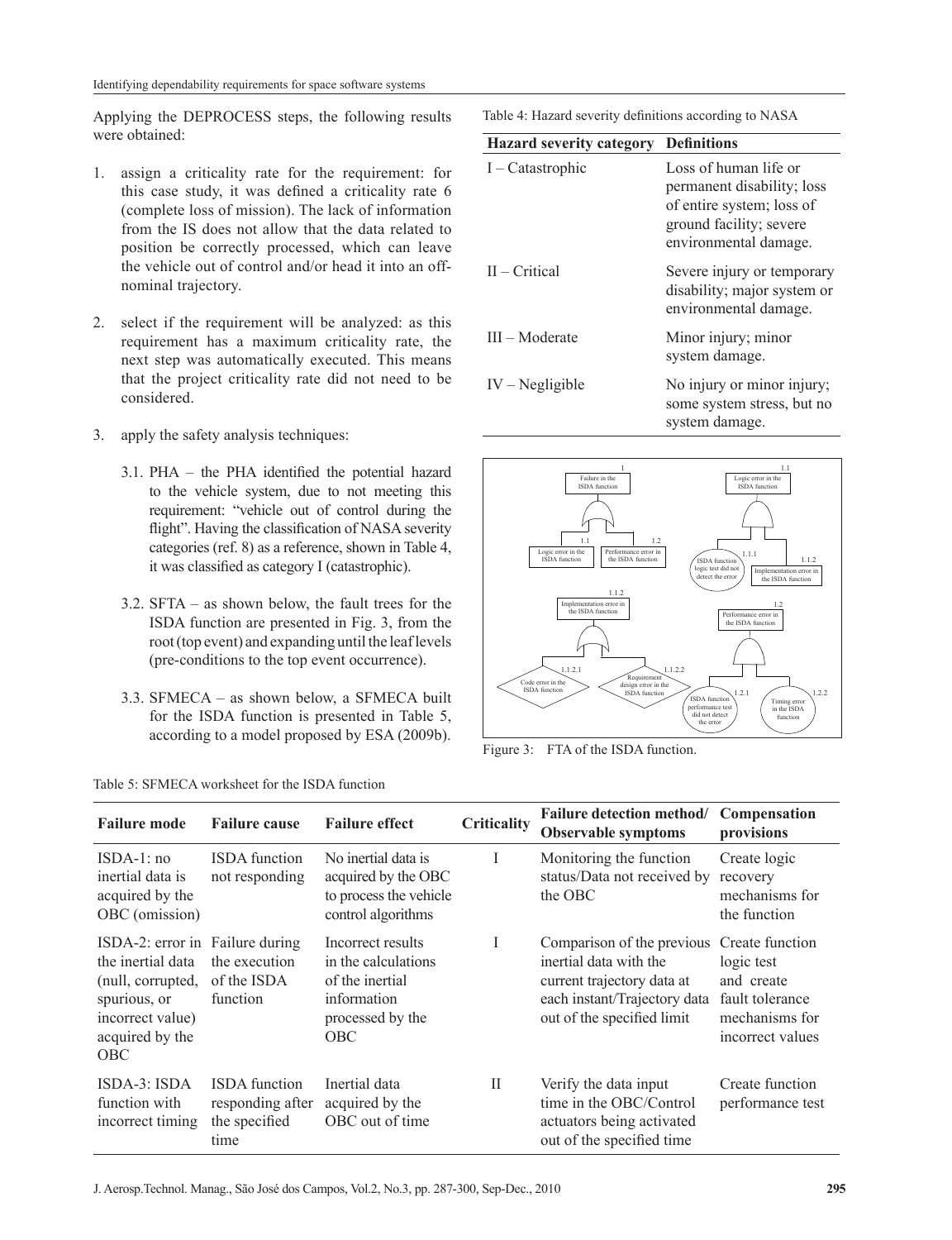4. Identify the dependability attributes: the dependability attributes for the ISDA function were identified by comparing the basic events obtained in SFTA (step 3.2) and the failure causes obtained in SFMECA (step 3.3) with the list of potential fault events/failure modes (Table 3).

The recommended dependability requirements for this case study (Table 6) were based on the recommendations of NASA (2005b) and from some authors in the critical system area (Storey, 1996; Laplante, 2004).

The set of non-functional requirements extracted by the DEPROCESS must be discussed during the Preliminary Design Review (PDR), for the analysis of their viability and effective incorporation to the software project in the software requirement specification document.

As the SFTA and the SFMECA are bidirectional techniques, in this case study it was possible to map the possible hazards in a detailed and complementary way. The compensation provisions presented through the SFMECA provided some information that helped to define the recommended dependability requirements.

# **CONCLUSIONS**

It is important to point out that each project that will apply the DEPROCESS can be tailored to obtain the most effective result. For example, criticality scale, safety analysis techniques and dependability attributes set can be adjusted according to the technical features of the project. Besides, the previous knowledge about different safety techniques used by the organization should be

Table 6: Attributes and dependability requirements for the ISDA function

| Basic event (SFTA)/<br><b>Failure causes (SFMECA)</b>                                                                                                                 | <b>Identified attributes</b>                               | Recommended dependability requirements                                                                                                                                                                                                                                                                                                                                                                                                                                                                                                                                 |
|-----------------------------------------------------------------------------------------------------------------------------------------------------------------------|------------------------------------------------------------|------------------------------------------------------------------------------------------------------------------------------------------------------------------------------------------------------------------------------------------------------------------------------------------------------------------------------------------------------------------------------------------------------------------------------------------------------------------------------------------------------------------------------------------------------------------------|
| Function logic test did not - Consistency<br>detect error/Failure during - Testability<br>the execution of the ISDA - Failure tolerance<br>function                   |                                                            | - Verify critical commands before the transmission and after<br>the reception of the data<br>- The function should be able to consist, in each time cycle,<br>the IS acquired values<br>- Create "black box" test cases, exercising the different<br>possible sets of inputs and testing the limit values<br>- Create "white box" test cases to verify the coverage of the<br>commands, branches, and decisions in the function source code<br>- The function should be able to tolerate, within a predetermined<br>time interval, incorrect values acquired by the IS |
| Code error in the function - Self-description                                                                                                                         | - Precision                                                | - Create a complete, simple, concise, and direct<br>documentation, and keep this information always updated<br>- Make available to the implementers a good program<br>practice "check list"                                                                                                                                                                                                                                                                                                                                                                            |
| Requirement design error<br>in the function                                                                                                                           | - Completeness<br>- Traceability                           | - Specify the input and output data for the module and the<br>data that are shared internally or with other modules<br>- List all possible failures inside the module or in the<br>associated I/O devices. For each failure module, indicate how<br>the failure can occur and how it can be detected and treated                                                                                                                                                                                                                                                       |
| Timing error in the<br>function AND<br>Function performance test - Testability<br>did not detect the error /<br>ISDA function responding<br>out of the specified time | - Consistency<br>- Performance                             | - Verify the function responding time, the CPU and memory<br>use during the execution of the function<br>- Estimate function execution time counting its<br>macroinstructions or measuring it using a logic analyzer to<br>capture data or events                                                                                                                                                                                                                                                                                                                      |
| ISDA function not<br>responding                                                                                                                                       | - Survivability<br>- Recoverability<br>- Failure tolerance | - The function should be executed "n" times in case of failure<br>in inertial data acquisition<br>- For extreme situations, return the program to the previous<br>state considered safe (soft reset capacity or a watchdog timer)                                                                                                                                                                                                                                                                                                                                      |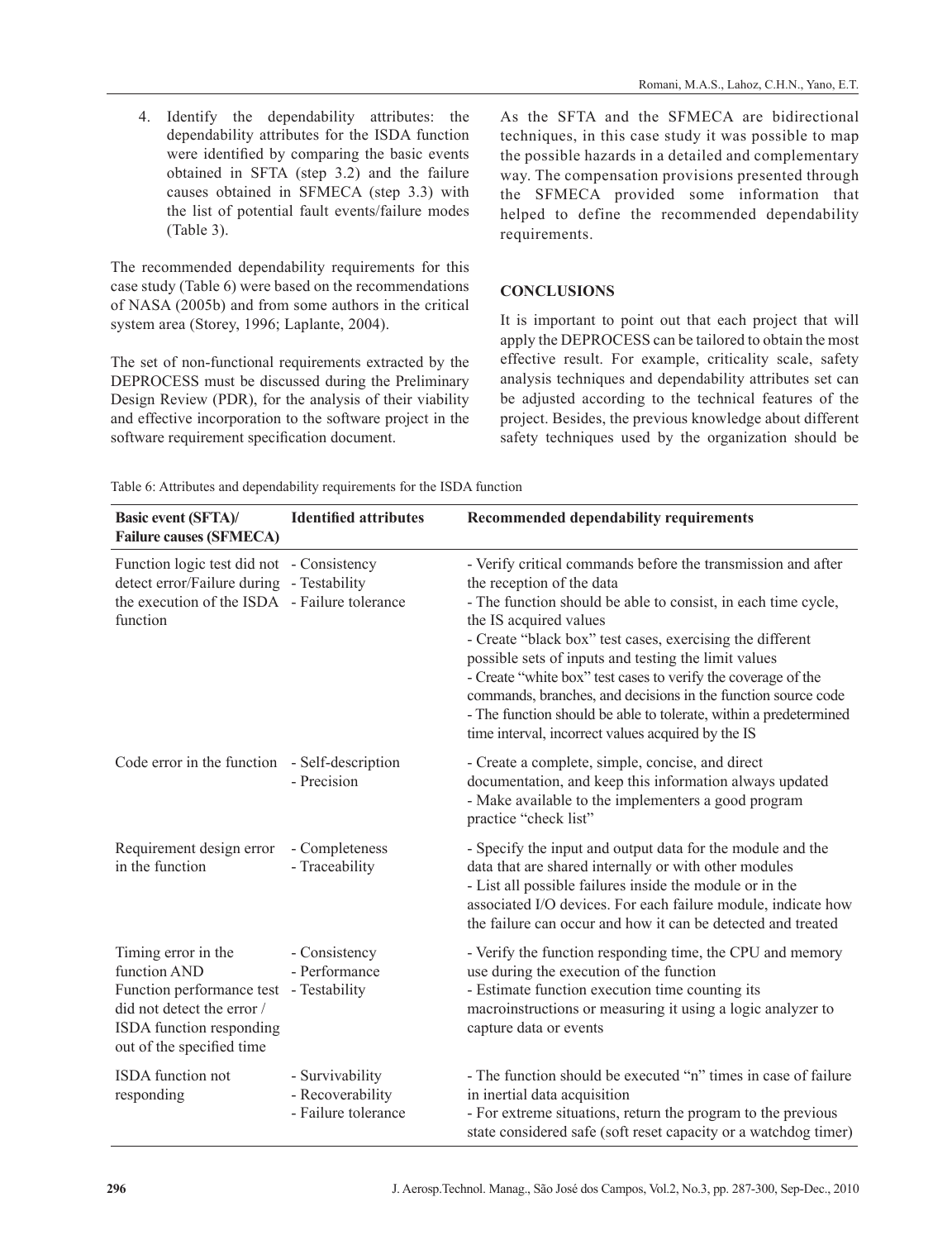considered with DEPROCESS in order to facilitate the application of the process and the acquisition of more significant results. The set of dependability attributes can and should be discussed and adapted according to the mission or project profile.

Other relevant factor to be considered during the DEPROCESS application is the prioritization of the requirements to be analyzed. If the project criticality rate is very low, a huge set of requirements were selected, and it could lead to the impracticable DEPROCESS application.

As the DEPROCESS dependability attributes identification is a qualitative approach, its interpretation is subjective. A dependability attribute can have different meanings depending on by whom it is being evaluated, or even on its importance in the project or in the organization. For instance, diverse interpretations for the "simplicity" attribute can induce different recommendations. One view of simplicity, in computer program issues, recommended breaking up complex instructions. Another view of simplicity argues that segmented code instructions can lead to an increase of the code length, and consequently impact other quality attributes. One way to deal with this subjectiveness interpretation would be mitigate it through more than one person applying the DEPROCESS and then compare the results to find out what dependability attributes have been identified in common.

Dependability attributes can be used to help identification and analysis of dependability requirements. The use of selected dependability attributes is an effective way to guide a requirement development team to discover and refine requirements. A dependability attribute persuades an analyst to focus on a dependability issue related to a functional requirement. As result, the analyst can discover new issues and identify requirements to deal with these new demands.

In conclusion, this paper presented a structured and systematic process that addresses the dependability, focused on software systems for Brazilian space vehicles. Through pre-established criteria, such as the criticality rating scale, proper safety analysis techniques, and a set of dependability attributes, it was possible to generate some important information, such as the dependability requirements. The purpose of these recommendations is to guarantee the software functioning, and also the preliminary survey of possible vulnerable points that should be investigated in the project as whole in order to improve its quality.

# **Glossary**

# **Accuracy**

Software attributes that demonstrate the generation of results or correct effects or according to what has been agreed upon (Camargo Junior, Almeida Junior and Melnikof, 1997).

# **Availability**

The ability of an item to be in a state to perform a required function under given conditions at a given instant of time or over a given time interval, assuming that the required external resources are provided (ESA, 2004).

# **Completeness**

Software feature in which there is an omission on some aspect of its application which can cause the system to reach an unsafe state (Camargo Junior, Almeida Junior and Melnikof, 1997).

# **Consistency**

Software feature to contain errors that are not checked, which can lead the system to an unsafe situation (Camargo Junior, Almeida Junior and Melnikof, 1997).

## **Correctness**

The degree to which a work product and its outputs are free from defects since the work product is delivered (Firesmith, 2003).

## **Efficiency**

It refers to timing aspects that are key factors in a critical system (Camargo Junior, Almeida Junior and Melnikof, 1997).

# **Failure tolerance**

Software attributes that demonstrate its ability to maintain a specified performance level in cases of software failures or violation in the specified interfaces (Camargo Junior, Almeida Junior and Melnikof, 1997).

## **Maintainability**

The ability of an item, under given conditions of use, to be retained in, or restored to, a state in which it can perform a required function, when maintenance is performed under given conditions and using stated procedures and resources (ESA, 2004).

## **Modularity**

Software attributes that demonstrate the coupling degree, i.e., interdependence between its modules and low cohesion, that is, the module includes two or more independent functions (Camargo Junior, Almeida Junior and Melnikof, 1997).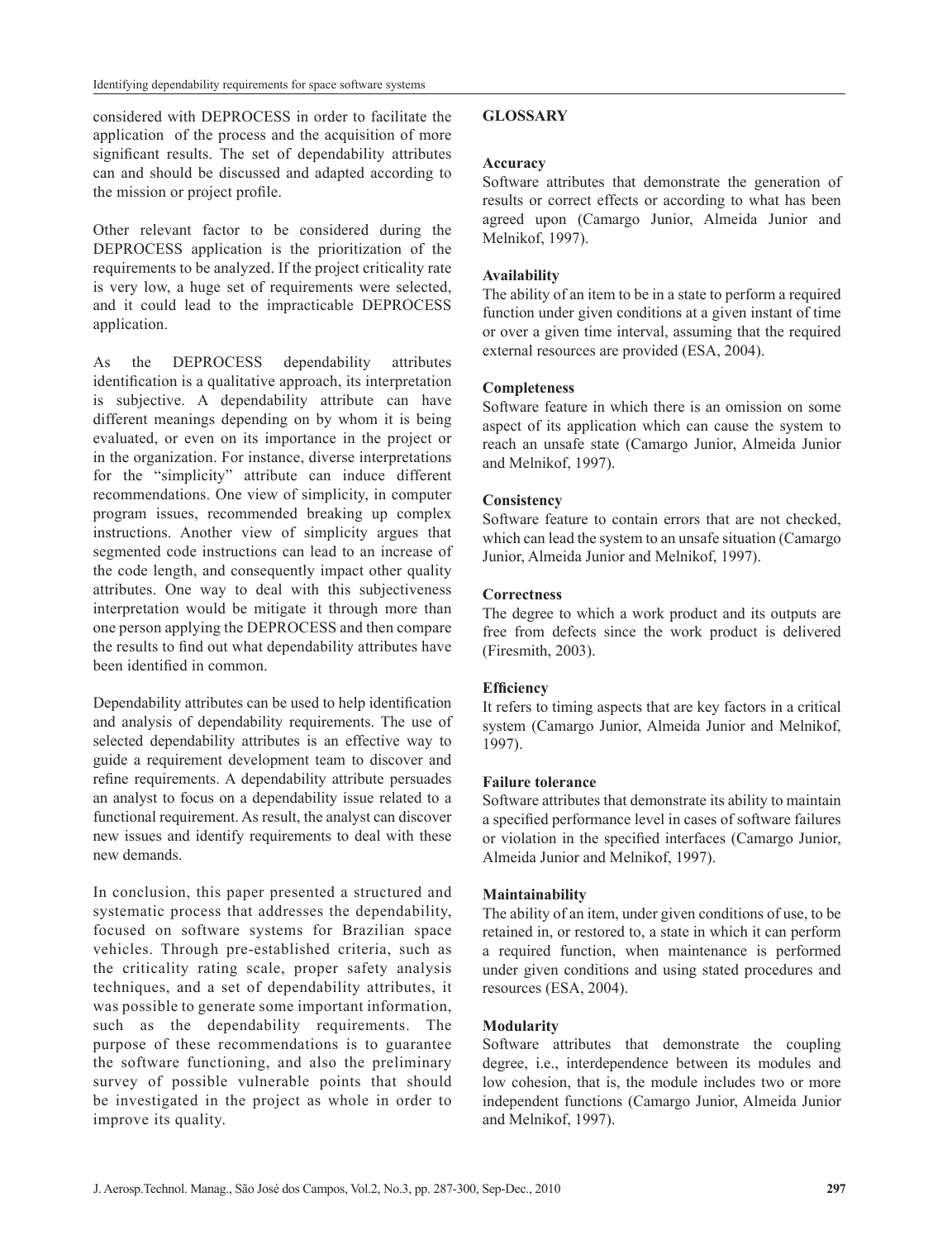# **Portability**

A set of attributes that bear on the ability of software to be transferred from one environment to another, including the organizational, hardware or software environment (Kitchenham, Pfleeger, 1996).

# **Reliability**

The probability with which a spacecraft will successfully complete the specified mission performance for the required mission time (Fortescue, Stark, Swinerd, 2003). The ability of an item to perform a required function under stated conditions for a specified period of time (MOD, 2003).

# **Recoverability**

Software attributes that demonstrate its ability to restore its performance level and recover the data directly affected in case of failure and the time and effort necessary for it (ABNT, 2003).

# **Robustness**

The degree to which a system or component can correctly function in the presence of invalid inputs or stressful environmental conditions (Rus, Komi-Sirvio and Costa, 2003).

# **Safety**

The possibility of catastrophic failure of systems in such a way as to compromise the safety of people or property, or result in mission failure (NASA, 2005a).

## **Security**

Ability of the System to protect itself against accidental or deliberate intrusion (Sommerville, 2004).

## **Self-description**

Software attributes that allow greater facility of its understanding and, in future maintenance, reduce the possibility of introducing new errors (Camargo Junior, Almeida Junior and Melnikof, 1997).

# **Simplicity**

Critical system software feature to facilitate its safety evaluation (Camargo Junior, Almeida Junior and Melnikof, 1997).

## **Stability**

The degree to which mission-critical services continue to be delivered during a given time period under a given operational profile regardless of any failures whereby the failures limiting the delivery of mission-critical services occur at unpredictable times and root causes of such failures are difficult to identify efficiently (Firesmith, 2003).

## Romani, M.A.S., Lahoz, C.H.N., Yano, E.T.

# **Survivability**

The ability of a computer-communication systembased application to continue satisfying certain critical requirements (e.g., requirements for security, reliability, real-time responsiveness, and correctness) in face of adverse conditions (Rus, Komi-Sirvio, Costa, 2003).

# **Testability**

Software attributes that demonstrate the effort needed to validate the modified software (NBR 14959).

# **Traceability**

It represents the possibility that all the general safety requirements are perfectly mappable in the software specification and in its implementation (Camargo Junior, Almeida Junior and Melnikof, 1997).

# **REFERENCES**

Barbacci, M. et al., 1995, "Quality Attributes, Technical Report CMU/SEI-95-TR-021", Pittsburgh, USA: Software Engineering Institute/Carnegie Mellon University, 56 p.

Camargo Junior, J.B., Almeida Junior, J.R. and Melnikof, S.S.S., 1997, "O uso de fatores de qualidade na avaliação da segurança de software em sistemas críticos". Proceedings of Conferência internacional de tecnologia de software: qualidade de software, 8, Curitiba : CTIS, pp. 181-185.

Departamento de Pesquisas e Desenvolvimento (DEPED), Ministério da Defesa, Comando da Aeronáutica, 2004, "Relatório da investigação do acidente ocorrido com o VLS-1 V03, em 22 de agosto de 2003, em Alcântara, Maranhão", [cited November 06, 2006], Available at: http://www.iae.cta.br/VLS-1\_ V03\_Relatorio\_Final.pdf

European Space Agency (ESA), 2004, European Cooperation for Space Standardization "ECSS-P-001-B, Glossary of Terms", The Netherlands: ESA.

European Space Agency (ESA), 2009a, European Cooperation for Space Standardization "ECSS-E-ST-40C, Space Engineering – Software", The Netherlands: ESA.

European Space Agency (ESA), 2009b, European Cooperation for Space Standardization "ECSS-Q-ST-80C, Space Product Assurance – Software Product Assurance", The Netherlands: ESA.

Firesmith, D.G., 2003, "Common Concepts Underlying Safety, Security, and Survivability Engineering,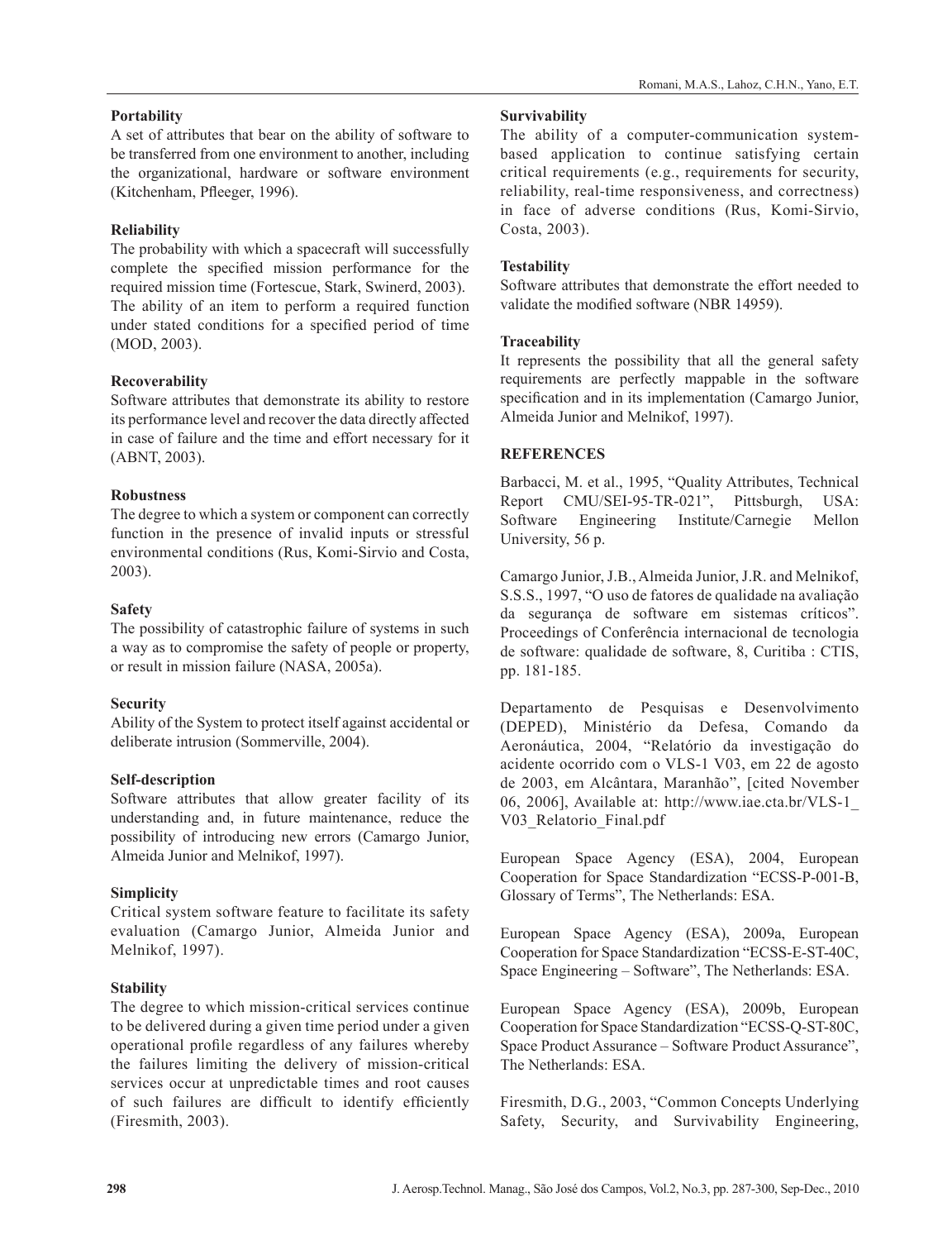Technical Note CMU/SEI-2003- 033", Pittsburgh, USA: Software Engineering Institute/Carnegie Mellon University, 70 p.

Firesmith, D.G., 2006, "Engineering Safety-Related Requirements for Software-Intensive Systems", Proceedings of the 28th International Conference on Software Engineering, ACM SIGSOFT/IEEE, Shangai, China, pp. 1047-1048, 2006.

Fortescue, P., Stark, J. and Swinerd, G., 2003, "Spacecraft systems engineering", 3rd Ed., London: John Wiley & Sons, 678 p.

Instituto de Aeronáutica e Espaço (IAE), 1994, "Plano de Confiabilidade do Software Aplicativo de Bordo (SOAB) para o Veículo Lançador de Satélites VLS PT-01 – Preliminar – (PCS-P)".

Jet Propulsion Laboratory (JPL), 2007, "Mars Exploration Rover Mission – Communications with Earth", [cited May 15, 2009], Available at: http://marsrovers.nasa.gov/ mission/communications.html

Kitchenham, B., Pfleeger, S.L., 1996, "Software Quality: the elusive target", IEEE Software, Vol. 13, N° 1, pp.12-21.

Lahoz, C.H.N., 2009, "Elicere: o processo de elicitação de metas de dependabilidade para sistemas computacionais críticos: estudo de caso aplicado a Área Espacial." PhD thesis, Universidade de São Paulo, São Paulo.

Laplante, P.A., 2004, "Real-Time Systems Design and Analysis". 3rd Ed. New York: John Wiley & Sons.

Leveson, N.G., 2009, "Engineering a safer world. System safety for the 21st century (or Systems thinking applied to safety)", Aeronautics and Astronautics Engineering Systems Division. Massachusetts Institute of Technology, [cited May 13, 2009], Available at: http://sunnyday.mit. edu/book2.pdf

Leveson, N.G., 1995, "Safeware: system safety and computers". New York: Addison-Wesley.

Leveson, N.G., 2004, "The role of software in spacecraft accidents". AIAA Journal of Spacecraft and Rockets, Vol. 41, N° 4, pp. 564-575.

Lutz, R.R., 1992, "Analyzing software requirements errors in safety-critical, embedded systems. Technical Report 92-27". Ames, Iowa, USA: Department of Computer Science, Iowa State University of Science and Technology.

NASA, 2000, "Software fault tolerance: a tutorial, technical memorandum NASA/TM-2000-210616", Hampton, USA: Langley Research Center.

NASA, 2004a, "Software Safety Guidebook, NASA-GB-8719.13", [cited October 19, 2006], Available at: http:// www.hq.nasa.gov/office/codeq/doctree/871913.pdf

NASA, 2004b, "IV&V Lessons Learned – Mars Exploration Rovers and the Spirit SOL-18 Anomaly: NASA IV&V Involvement", [cited May 14, 2009], Available at: http://www.klabs.org/mapld04/presentations/ session  $s/2$  s111 costello s.ppt

NASA, 2005a, "Software Assurance Guidebook, NASA-GB-A201", [cited August 25, 2006], Available at: http:// satc.gsfc.nasa.gov/assure/agb.txt

NASA, 2005b, "Software Fault Analysis Handbook*:*  Software Fault Tree Analysis (SFTA) & Software Failure Modes, Effects and Criticality Analysis (SFMECA)", [cited May 07, 2007], Available at: http://sato.gsfc.nasa. gov/guidebook/assets/SQI\_SFA\_Handbook\_05022005. doc

Pisacane, V.L., 2005, "Fundamentals of Space Systems", 2nd

Reis Filho, J.V.B., 1995, "Uma abordagem de Qualidade e Confiabilidade para Software Crítico". Masters dissertation, Instituto Tecnológico de Aeronáutica.

Romani, M.A.S., 2007, "Processo de Análise de Requisitos de Dependabilidade para Software Espacial". Masters dissertation, Instituto Tecnológico de Aeronáutica.

Rus, I., Komi-Sirvio, S., Costa, P., 2003, "Software dependability properties: a survey of definitions, measures and techniques. Technical Report 03-110. High Dependability Computing Program (HDCP)", Maryland: Fraunhofer Center for Experimental Software Engineering.

Sommerville, I. "Software Engineering", 2004, 7<sup>th</sup> Ed. Glasgow, UK: Addison-Wesley.

Storey, N., 1996, "Safety-Critical Computer Systems". Boston: Addison-Wesley Longman.